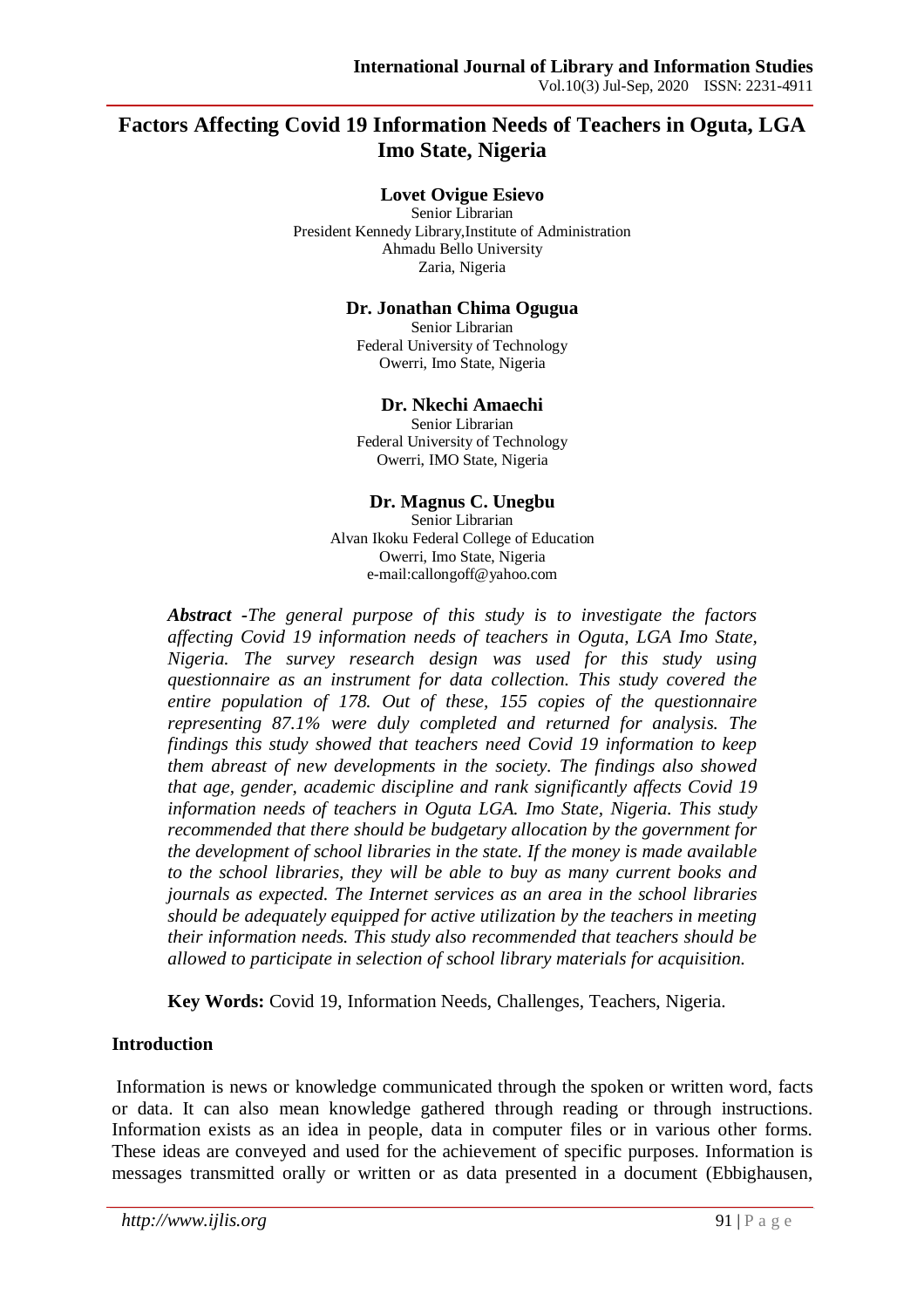2011). According to Kulcu (2008), information is the meaningful organization of data and knowledge integrated within a more extensive information store, which can be applied or used.

However, information must possess an intrinsic quality of utility to qualify for information. Thus, the value or meaning attached to information being that it must serve a purpose. To be informative, there must be that quality or ability to reduce uncertainty and doubt and at the same time increase the knowledge of the user before the use or receipt of the information. To achieve this, information must be accurate, timely, easy to access and relevant to the user. Information must improve and increase the state of knowledge of the user.

Imeremba (2007) sees information as processed data, structured to be of value in planning, decision-making, and exaction of projects or monitoring of programmes and evaluation of public and private sectors' programmes of a given nature. The author remarks that information may be communicated through interpersonal channels and the sources may be documents or any other material. Information may be stored in physical systems organized to provide textual, numerical, sound or image. Information could mean any data that have been processed and shaped into a form that is meaningful and use full for human beings. It is used to arrive at a particular decision and also used in making sound decisions for the success of any organization Information is a highly priced resource in an organization and nothing else is as universal or versatile as information. According to Unagha (2011), information reduces uncertainty, aid to monitoring and control, a means of communication, as a memory supplement and an aid to simplification.

Coronavirus disease 2019 (COVID-19) is an infectious disease caused by severe acute respiratory syndrome coronavirus 2 (SARS-CoV-2). The disease was first identified in December 2019 in Wuhan, the capital of China's Hubei province, and has since spread globally, resulting in the ongoing 2019–20 coronavirus pandemic. Common symptoms include fever, cough, fatigue, shortness of breath, and loss of smell. While the majority of cases result in mild symptoms, some progress to viral pneumonia, multi-organ failure, or cytokine storm. The time from exposure to onset of symptoms is typically around five days but may range from two to fourteen days. The virus is primarily spread between people during close contact, often via small droplets produced by coughing, sneezing, or talking. The droplets usually fall to the ground or onto surfaces rather than remaining in the air over long distances. People may also become infected by touching a contaminated surface and then touching their face. On surfaces, the amount of virus declines over time until it is insufficient to remain infectious, but it may be detected for hours or days. It is most contagious during the first three days after the onset of symptoms, although spread may be possible before symptoms appear and in later stages of the disease. The standard method of diagnosis is by real-time reverse transcription polymerase chain reaction (rRT-PCR) from a nasopharyngeal swab. Chest CT imaging may also be helpful for diagnosis in individuals where there is a high suspicion of infection based on symptoms and risk factors; however, guidelines do not recommend using it for routine screening.

Recommended measures to prevent infection include frequent hand washing, maintaining physical distance from others (especially from those with symptoms), covering coughs, and keeping unwashed hands away from the face. In addition, the use of a face covering is recommended for those who suspect they have the virus and their caregivers. Recommendations for face covering use by the general public vary, with some authorities recommending against their use, some recommending their use, and others requiring their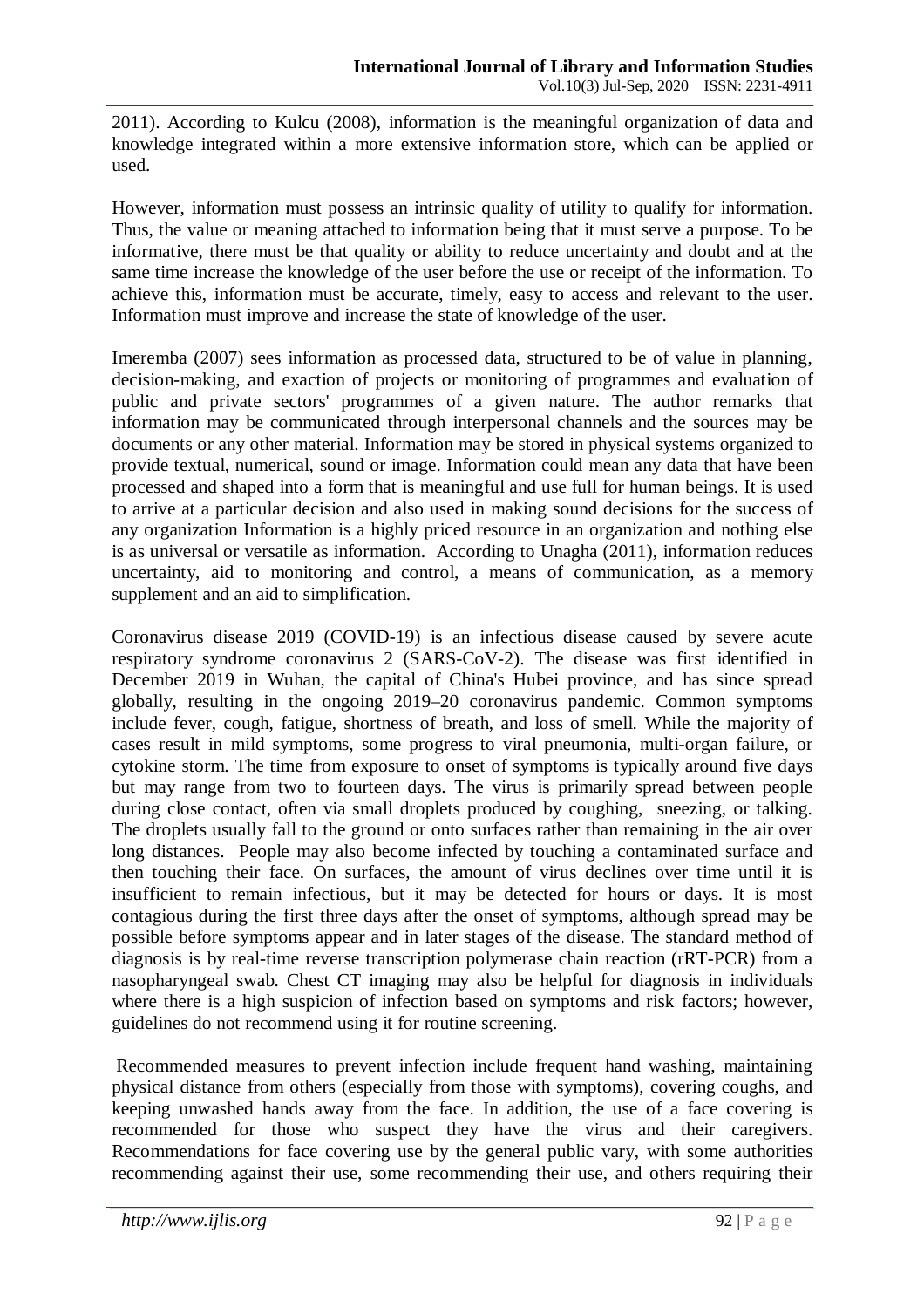use. Currently, there is not enough evidence for or against the use of masks (medical or other) in healthy individuals in the wider community.

Every human being no matter his level of education sophistication, affluence and location needs and selects information from the environment which he applies to the solution of a problem or satisfaction of a want as the case may be (Uhegbu, 2007). In the light of the above background, this study therefore, seeks to investigate the factors affecting Covid 19 information needs of teachers in Oguta, LGA Imo State, Nigeria.

## **Research Questions**

The following research questions are formulated to guide the study.

- What are the Covid 19 information needs of teachers in Oguta LGA, Imo State Nigeria?
- What are the factors affecting Covid 19 information needs of teachers in Oguta LGA, Imo State Nigeria?
- What are the possible solutions to the factors affecting Covid 19 information needs of teachers in Oguta LGA, Imo State Nigeria?

### **Literature Review**

According to Owalebe, Jimoh and Okpeh (2010), information is needed because it affects people's lives. People need information to obtain answers to specific question. It is a gap in person's knowledge, when experienced at the conscious level as a question, give rise to a search for an answer. Tackie and Adams (2007) investigated artists and art historians teaching in five liberal arts colleges and three universities, results showed that they need information for teaching. According to Opaleke (2013), information needs stem from a vague awareness of something missing and as culminating in locating information that contributes to understanding and meaning. To Olowonefa and Musa (2011), information need is a requirement that drives people to seek information. Information needs stimulates from a lack in knowledge, data or inadequacy to satisfy a goal or objective. Line (1974) opines that information needs is generally seen as describing what an individual ought to have to his or her work. He expresses that information needs is the information a user ought to have. Line acknowledges that several angles from which information needs can be considered abound and they include subject contents, level of the users (public) and the processing of resources of information. This means that information needs of teachers can be effectively provided when you have the knowledge of the subject contents, the level of teachers who will make use of information as well as how best to process the source of information for easy accessibility to the teachers.

According to Dinet (2016), several variables affect information seeking behavior of an individual. Some of them include contextual variables, resources variables, and individual's variables. Emotions form a part of the individual variables that play a key role in the determination of information seeking bahaviour of an individual. Matteson (2017) investigated the correlation between anxiety and performance of learners in information search tasks, the role emotional factors on information retrieval and literacy. The author observed that the psychodynamics of individual's information behavior depend on their personality and social competence. Consequently, the emotional status of the individuals can contribute towards several outcomes such as search process problems, information adjustment problems, and personal information. The process of identifying information need,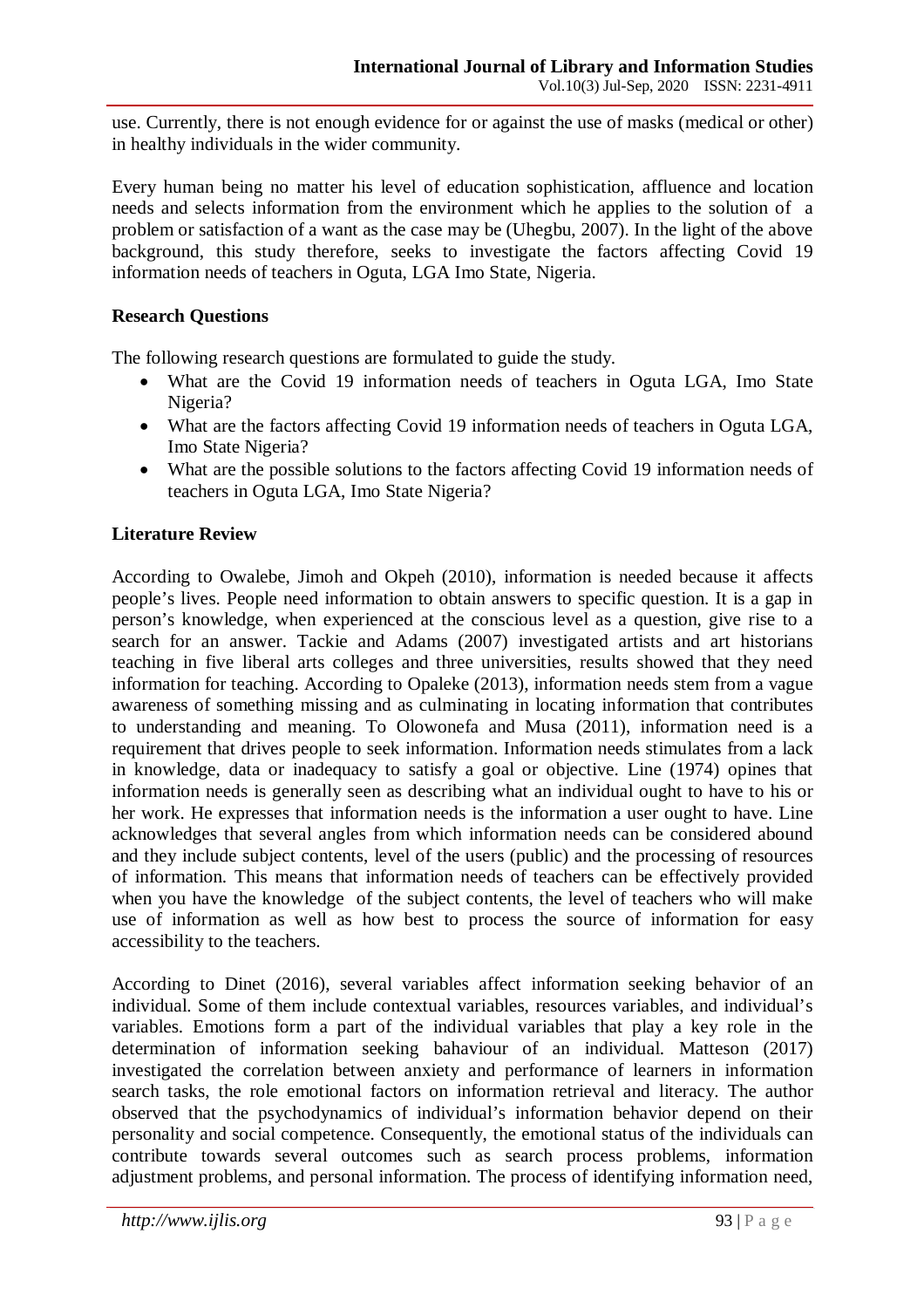locating the relevant information, making sense of the information, and using the information is associated to a plethora of emotions.

An empirical study conducted on undergraduate students identified a set of micro and micro level events that resulted in either negative or positive emotions. The events causing emotions such as sadness, fear, alienation, joy, and surprise affected the teacher's ability of searching for information and completing their assignments. A parallel study evaluated the socioemotional development of high school students and their information literacy competence. The study found that emotional resilience and socio-emotional maturity affected the information literacy competence of the students (Lisa 2017).

According to Matteson (2017), emotional intelligence entails the ability of an individual to monitor their emotions and feelings while discriminating them and using the information to guide one's actions. The author further states that emotional intelligence involves the perception of emotions, use of the emotions to facilitate thinking, understanding the emotions, and managing the emotions. According to the authors, individuals portray varying capability of processing information based on their emotional nature. Kuhlthau (2017) highlights the specific emotions associated with the process of search for information. According to the author, uncertainty is the principle emotions for information seeking. The author defines uncertainty as the cognitive state that causes effective symptoms such as lack of confidence and anxiety. Anxiety and uncertainty characterize the initial phases of the process of searching for information. The effective indications of uncertainty, confusion lead to vague and imprecise thoughts regarding a problem or topic.

However, a shift to focused knowledge leads to a decline in uncertainty and increase in confidence. Kuhlthau (2017) asserts that the uncertainty associated with a gap in meaning, limited construct or lack of understanding initiates the information seeking process. Complex situations associated with information search were linked to uncertainty. Heinstorm (2005) relates the effect of emotions on information seeking behavior to personality traits. The author uses the five factors model to explain the five main emotional factors that affect high levels of neuroticism indicate a high probability of experiencing negative emotions while low levels of neuroticism indicate emotional stability. Neuroticism heightens the probability of developing emotions such as anxiety. Highly neurotic individuals have a high likelihood of becoming sad, temperamental, unstable and worried. The vagueness of information frustrates a highly neurotic person during the initial search. Essentially, neuroticism leads to nervousness and negative affectivity during the search for information.

# **Methodology**

The descriptive survey research design was used for this study using questionnaire as an instrument for data collection. The questionnaire was titled "factors affecting Covid 19 information needs of teachers' Questionnaire" **(FACINTQ)**. A total of 178 copies of the questionnaire were distributed to respondents. Out of these, 155 copies of the questionnaire representing 87.1% were duly completed and returned for analysis. No sample size was drawn from the population, this is because the population of the study is small and accessible. The census method was used to ensure that opinions of all the teachers in Oguta LGA, Imo State, Nigeria were captured for the study.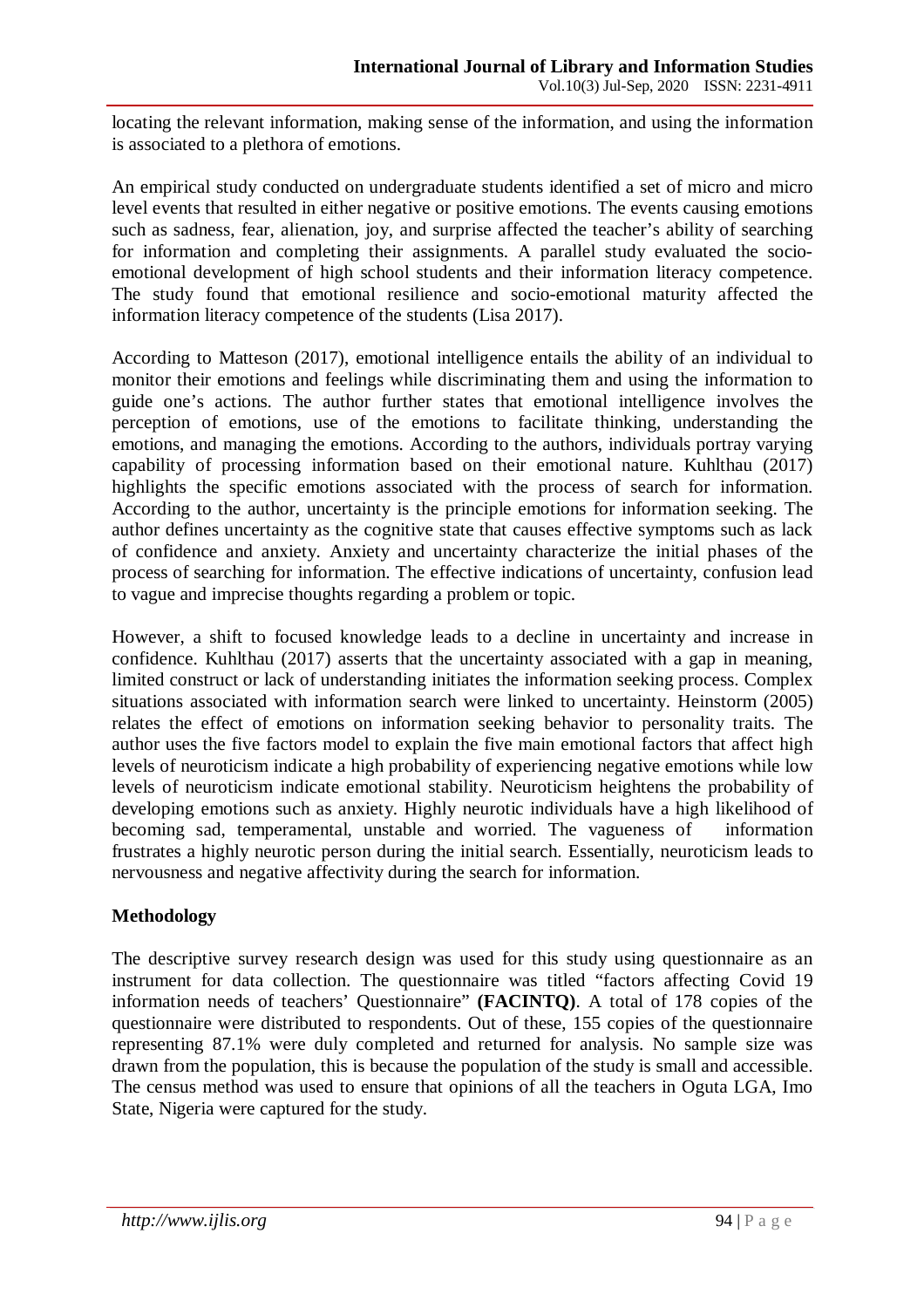# **Analysis**

**Research Question 1:**What are the Covid 19 information needs of teachers in Oguta LGA, Imo State Nigeria?

| Table 1: Mean Values of Covid 19 Information Needs of Teachers in Oguta LGA, Imo |
|----------------------------------------------------------------------------------|
| <b>State Nigeria</b>                                                             |

| <b>Covid 19 Information Needs of Teachers</b>            | <b>SA</b> | A  | D  | <b>SD</b> | $\mathbf{x}$      |
|----------------------------------------------------------|-----------|----|----|-----------|-------------------|
| I need Covid 19 information for examination questions    | 86        | 35 | 26 | 8         | 3,3               |
| I need Covid 19 information for research work            | 67        | 72 | 9  |           | 3.3               |
| I do not need Covid 19 information for recreational      | 72        | 39 | 33 |           | $\vert 3.1 \vert$ |
| purposes                                                 |           |    |    |           |                   |
| I do not need Covid 19 information for current affairs   | 24        | 18 | 68 | 45        | 2.1               |
| I need Covid 19 information for self development such as | 63        | 45 | 25 | 22        | 3,0               |
| current affairs, general awareness and personal health   |           |    |    |           |                   |
| Significant mean value $= 3.0$                           |           |    |    |           |                   |

Table 1 shows the mean responses on Covid 19 information needs of teachers in Oguta LGA, Imo State, Nigeria. Results revealed that I need Covid 19 information for examination questions (X=3.3), I need Covid 19 information for research work (X=3.3), I do not need Covid 19 information for recreational purposes  $(X=3.1)$ , I do not need Covid 19 information for current affairs  $(X=2.1)$  and I need Covid 19 information for self development such as current affairs, general awareness and personal health  $(X=3.0)$ . The grand mean of 3.0 shows that teachers in Oguta LGA, Imo State, Nigeria need Covid 19 information to keep them abreast of new developments.

**Research Question 2:** What are the factors affecting Covid 19 information needs of teachers in Oguta LGA, Imo State Nigeria?

| Table 2: Mean Values of the Factors Affecting Covid 19 Information Needs of Teachers |
|--------------------------------------------------------------------------------------|
| in Oguta LGA, Imo State Nigeria                                                      |

| <b>Factors that Affect Covid Information Needs Teacher</b>                          | <b>SA</b> | A  | Ð  | <b>SD</b> | X              |
|-------------------------------------------------------------------------------------|-----------|----|----|-----------|----------------|
| My age affects my Covid 19 information needs                                        | 86        | 43 | 16 | 8         | 3.4            |
| My gender does not give me the opportunity to search Covid 19<br>information I need | 26        |    |    |           | 2 <sub>1</sub> |
| The curriculum of my academic discipline affects my Covid 19<br>information needs   | 75        | 52 | 17 |           | 3.2            |
| My rank does not affect my Covid 19 information needs                               | 86        | 45 | 17 |           | 3.4            |
| My research areas affect my Covid 19 information needs                              | 67        | 48 | 35 | 5         | 3.1            |
| Significant mean value $= 3.0$                                                      |           |    |    |           |                |

Based on the significant mean value of 3.0 as shown on Table 2, my age affects my Covid 19 information needs  $(X=3.4)$ , my gender does not give me the opportunity to search Covid 19 information I need  $(X=2.1)$ , the curriculum of my academic discipline affects my Covid 19 information needs  $(X=3.2)$ , and my rank does not affect my Covid 19 information needs  $(X=3.4)$ . However my research areas affect my Covid 19 information needs have mean value of 3.1. It can be seen from the analysis that age, gender, academic discipline and rank significantly affects Covid 19 information needs of teachers in Oguta LGA. Imo State, Nigeria.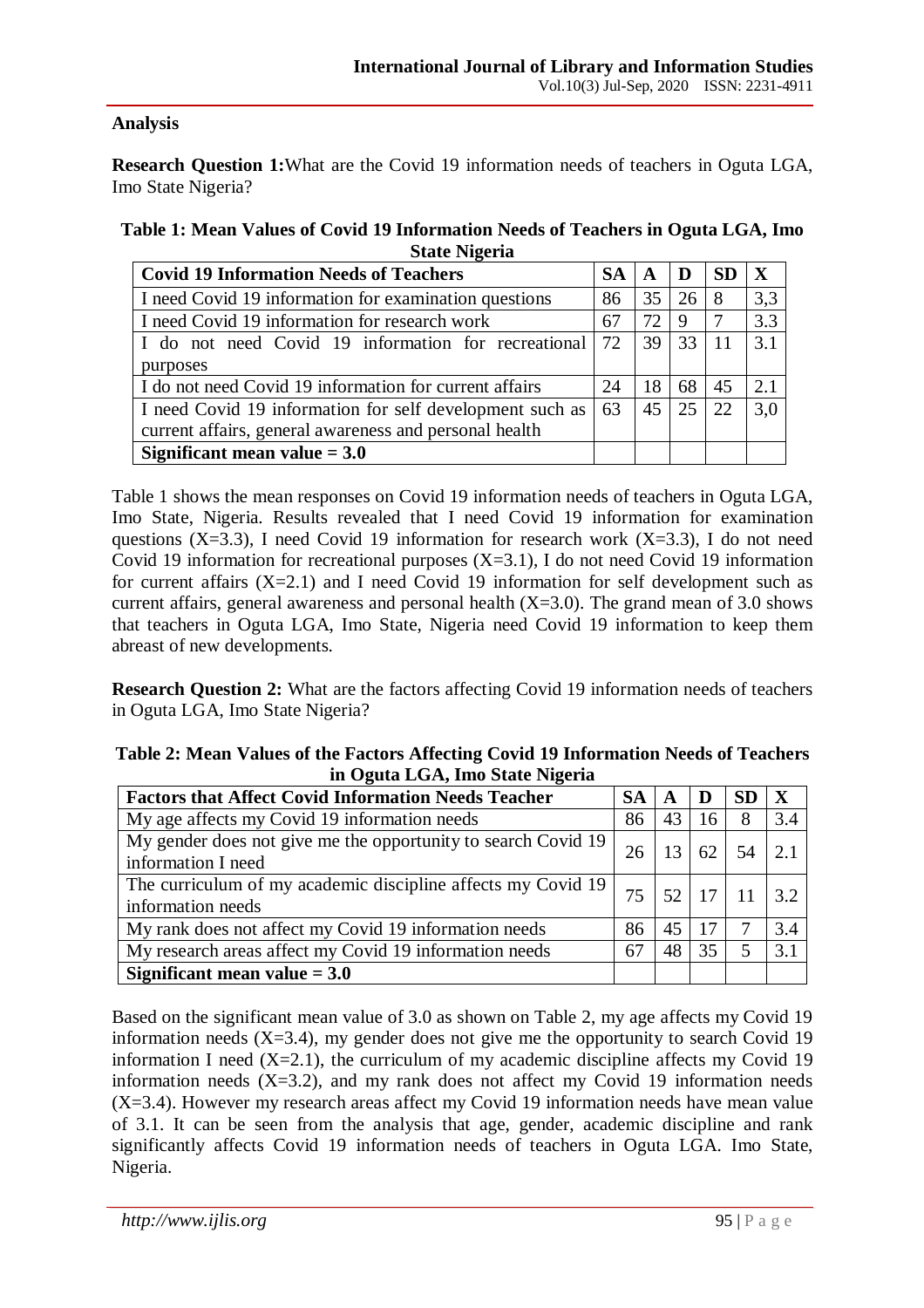**Research Question 3:** What are the possible solutions to the factors affecting Covid 19 information needs of teachers in Oguta LGA, Imo State, Nigeria?

| Table 3: Mean Values of the Possible Solutions Affecting Covid 19 Information Needs of |
|----------------------------------------------------------------------------------------|
| Teachers in Oguta LGA, Imo State, Nigeria                                              |

| <b>Suggestions for Improvement</b>                               | <b>SA</b> | A  | D  | <b>SD</b> | $\mathbf{X}$ |
|------------------------------------------------------------------|-----------|----|----|-----------|--------------|
| More current and relevant journals in the library attracts my    | 84        | 56 | 8  |           | 3.4          |
| Covid 19 information search                                      |           |    |    |           |              |
| More current and updated textbooks attracts my Covid 19          | 72        | 65 | 13 | 5         | 3.3          |
| information search                                               |           |    |    |           |              |
| Upgrading on Internet services attracts<br>my Covid 19           | 60        | 42 | 31 | 22        | 29           |
| information search                                               |           |    |    |           |              |
| Provision of study spaces in the cyber cafe does not attracts my | 36        | 22 | 52 | 45        | 23           |
| Covid 19 information search                                      |           |    |    |           |              |
| Information should be package in a known language                | 64        | 47 | 33 | 11        | 3.1          |
| Significant mean value $= 3.0$                                   |           |    |    |           |              |

Table 3 shows the mean responses on the possible solutions to the factors affecting Covid 19 information needs of teachers in Oguta LGA, Imo State, Nigeria. More current and relevant journals in the library attracts my Covid 19 information search  $(X=3.4)$ , more current and updated textbooks attracts my Covid 19 information search  $(X=3.3)$ , upgrading on Internet services attracts my Covid 19 information search  $(X=2.9)$ , provision of study spaces in the cyber cafe does not attracts my Covid 19 information search  $g$  (X=2.3), and information should be package in a known language  $(X=3.1)$ . Generally, with the significant mean of 3.0, evidence from the analysis shows there are possible solutions to the factors affecting Covid 19 information needs of teachers in Oguta LGA, Imo State.

# **Findings**

Finding on Table 1 revealed that teachers need Covid 19 information to keep them abreast of new developments in the society. The findings are in line with Tackie and Adams (2007) who investigated artists and art historians teaching in five liberal arts colleges and three universities, results showed that they need information for teaching. Findings as shown on Table 2 revealed that there are several factors affecting Covid 19 information needs of teachers in Oguta LGA, Imo State. These factors are but not limited to age and rank. The findings are in line with (Matteson, 2017) who investigated the correlation between anxiety and performance of learners in information search tasks, the role emotional factors on information retrieval and literacy. The author observed that the psychodynamics of individual's information behaviour depends on their personality and social competence. Consequently, the emotional status of the individuals can contribute towards several outcomes such as search process problems, information adjustment problems, and personal information. Findings also revealed that more current and relevant journals in the library attracts my Covid 19 information search, information should be package in a known language and among others were among the possible solutions,

# **Conclusion and Recommendations**

Teachers who are very active in their duties are happy when they are able to access new knowledge. The new knowledge keeps them abreast of new developments in their fields of study and subsequently brings about quality teaching and research. Teachers in this study